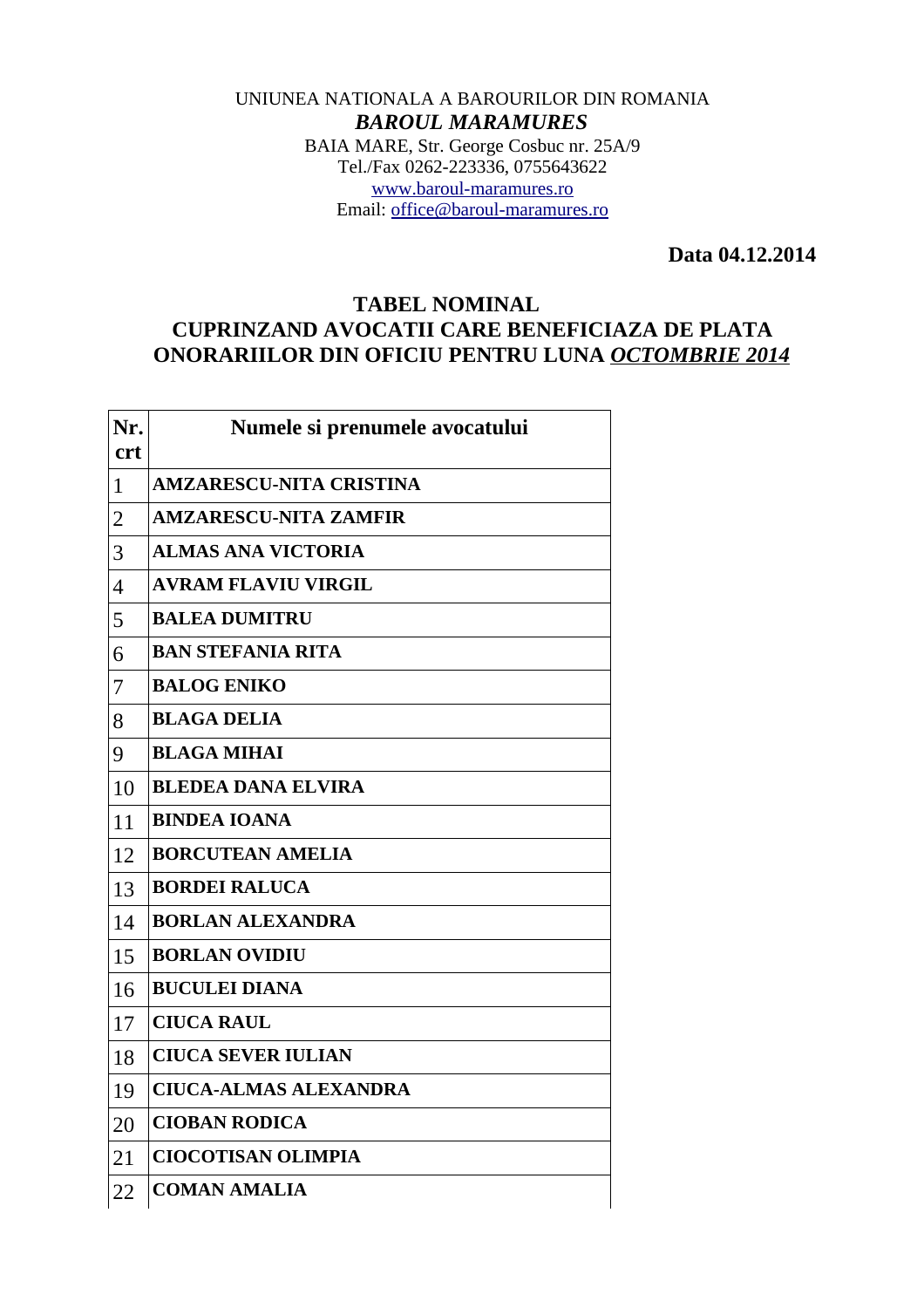| 23 | <b>COTUTIU CRISTINA</b>      |
|----|------------------------------|
| 24 | <b>DAN SORINA</b>            |
| 25 | <b>DEAC MARIA RALUCA</b>     |
| 26 | <b>DENES MARIA ANASTASIA</b> |
| 27 | <b>DRAGOMIR IULIANA</b>      |
| 28 | <b>DOMSA ANGELICA</b>        |
| 29 | <b>GALEA-SZEREMI GABRIEL</b> |
| 30 | <b>GIURGIU ADRIAN</b>        |
| 31 | <b>GIURGIU LIANA</b>         |
| 32 | <b>GRAD OVIDIU</b>           |
| 33 | <b>HORGOS RAZVAN</b>         |
| 34 | <b>IACOB DIANA</b>           |
| 35 | <b>IACOB NATALIA</b>         |
| 36 | <b>IANCULUI FLORIN</b>       |
| 37 | <b>ILUTI ALINA</b>           |
| 38 | <b>INDRE LIVIU</b>           |
| 39 | <b>INDRE TIMEA</b>           |
| 40 | <b>LEONTE CORNELIA</b>       |
| 41 | <b>LIBOTEAN IONELA</b>       |
| 42 | <b>LUPSE MARINELA</b>        |
| 43 | <b>MARIS ALEXANDRA</b>       |
| 44 | <b>MIC SINZIANA-LUIZA</b>    |
| 45 | <b>MOLDOVAN RODICA</b>       |
| 46 | <b>MOTOC ANDRADA</b>         |
| 47 | <b>NASUI RODICA</b>          |
| 48 | <b>OLAR IULIA</b>            |
| 49 | <b>ONA DANA</b>              |
| 50 | <b>ONITA ADRIAN</b>          |
| 51 | PETRAN MANUELA               |
| 52 | <b>PETROVAI GABRIEL</b>      |
| 53 | PETROVAN CRISTINA            |
| 54 | <b>POP PETRE</b>             |
| 55 | <b>POPAN CATALIN</b>         |